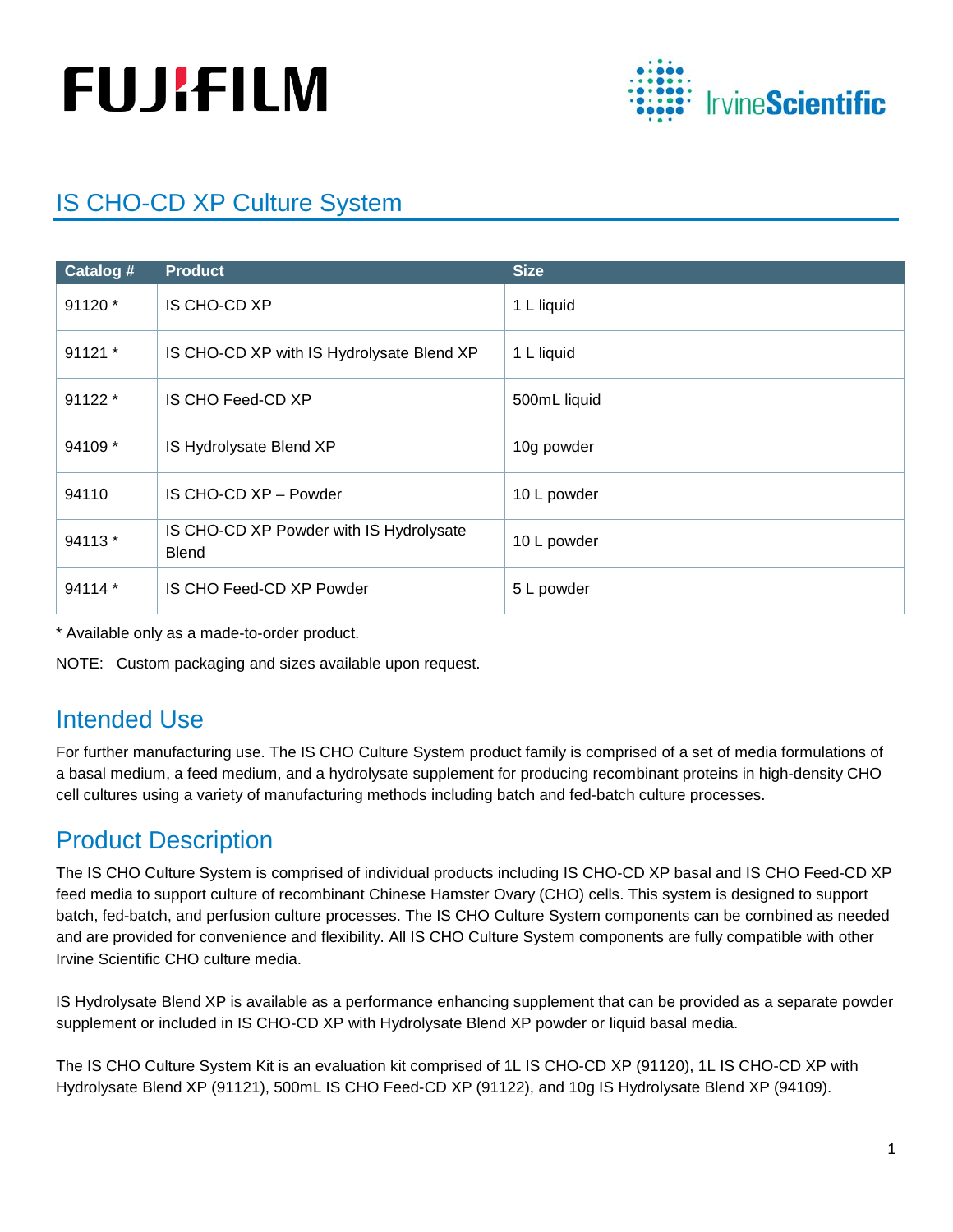# **FUJIFILM**



## Formula

All IS CHO Culture System components are serum-free and animal component-free. All components are provided without L-Glutamine. IS CHO-CD XP and IS CHO-CD XP with Hydrolysate Blend XP liquid media are provided with 2.2g/L sodium bicarbonate. IS CHO-CD XP and IS CHO Feed-CD XP are chemically-defined. IS CHO FEED-CD medium is a concentrated feed supplement for fed-batch culture. IS Hydrolysate Blend XP is made up of ultra-filtered hydrolysates from multiple plant sources and can be used as a supplement to basal and/or feed media. All components contain no antibiotics or antimycotics.

## Quality Assurance

Quality Control testing is performed on every lot of each IS CHO Culture System component. Results are reported on lotspecific Certificates of Analysis that are available upon request. All liquid IS CHO Culture System components are sterilefiltered using a 0.1μM filter and are compliant with current USP <71> and 21CFR, part 610.12 regulations.

## Storage Instructions and Stability

Handle liquid IS CHO Culture System components using aseptic technique to avoid contamination. Minimize exposure to light for all liquid components. Store IS CHO-CD XP, IS CHO-CD XP with Hydrolysate Blend XP, and IS CHO Feed-CD XP at 2-8°C. Store IS Hydrolysate Blend XP at 15-30°C. Do not use IS CHO Culture System components after the expiration date on the label.

## Recommended Materials Not Provided

Liquid IS CHO Culture System media are provided without L-Glutamine. Powder IS CHO Culture System media are provided without L-Glutamine and Sodium Bicarbonate. These materials are required for effective culture of most CHO cell lines (please see the Directions For Use section of this document). L-Glutamine Solution (200mM, Catalog# 9317) is recommended for use with Irvine Scientific media. For preparation of powder culture media, high quality water such as Water for Injection (WFI, Catalog# 9309) is recommended.

## **Precautions**

Do not use any bottle of liquid medium which shows evidence of particulate matter or cloudiness. Minimize exposure to light for all liquid components.

## Directions for Use

## **General Directions**

IS CHO-CD XP and IS CHO-CD XP with Hydrolysate Blend XP are intended for use as basal media in batch, fed-batch, and perfusion culture systems. They are designed to be used for culture processes with controlled pH or environmental CO2 set at 5-10% CO2. The media are supplied without L-Glutamine and may be supplemented with L-Glutamine as needed. The recommended procedure is to aseptically add 40mL/L L-Glutamine Solution (200mM; Catalog# 9317) for a final concentration of 8mM L-Glutamine in the basal medium. Note that for GS selection systems L-Glutamine is typically not added. Liquid media are provided with sodium bicarbonate and powders without. It is recommended that 2.2g/L sodium bicarbonate be added to powder media upon dissolution for proper pH control.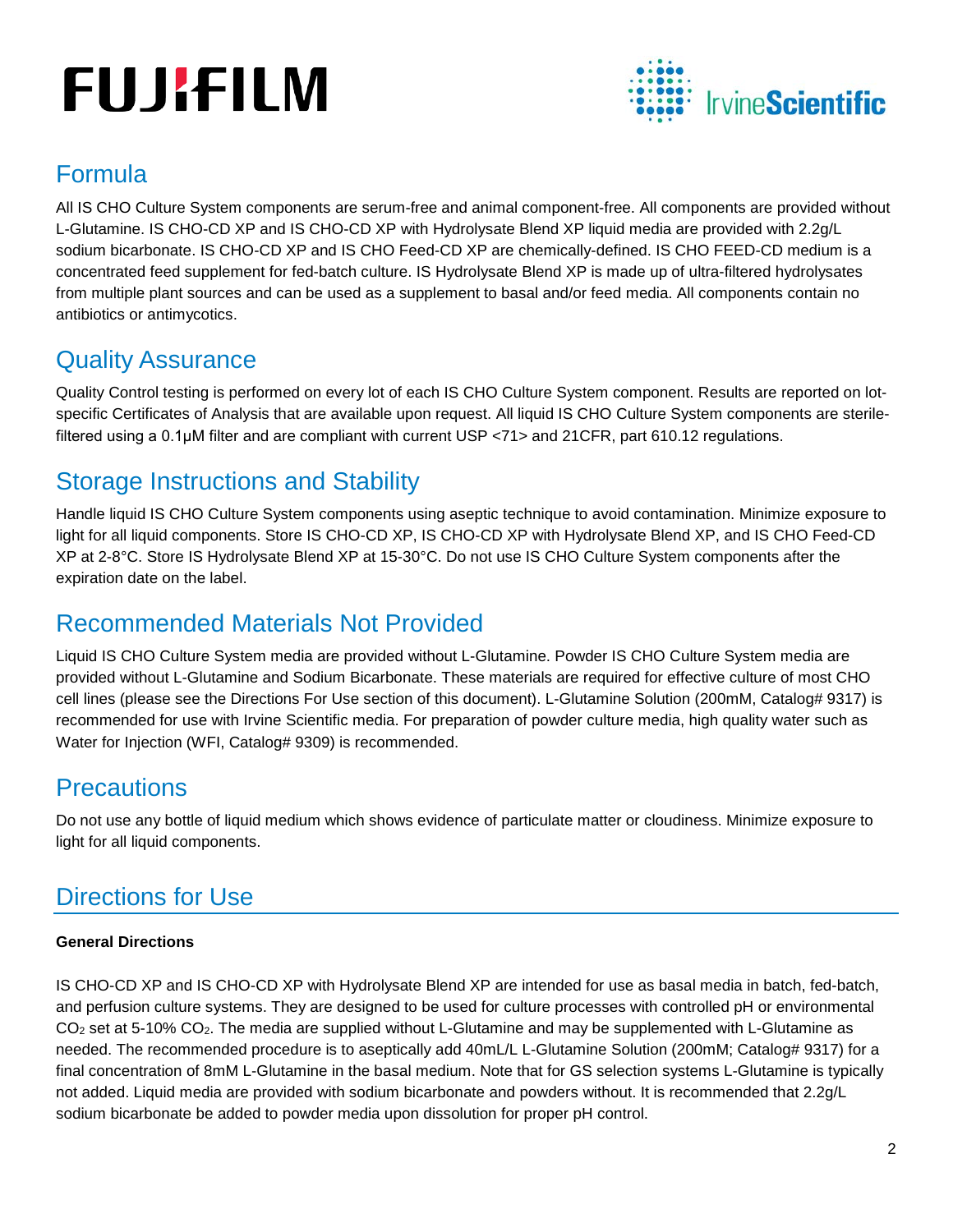IS CHO FEED-CD XP is intended for use in fed-batch cultures as a feed supplement for either IS CHO-CD XP or IS CHO-CD XP with Hydrolysate Blend XP basal media. IS CHO Feed-CD XP is provided at pH ~7.0 for ease of use. A basic fed batch strategy is provided below. Process development to determine optimal feeding volumes and timing should be conducted to maximize cell growth and production for a specific cell line and process. Other materials may be added to the feed supplement including L-Glutamine, Hydrolysates and additional Glucose for increased performance.

#### **Basic Feed Strategy using IS CHO Feed-CD XP:**

- 1. Determine total working volume (wv) of culture.
- 2. Inoculate the cells in basal medium at ≤ 90% of the total wv.
- 3. On culture days 2 through 6, feed 2% of the total wv with IS CHO FEED-CD XP (total 10% wv). The feed can be added in a single bolus for each daily feeding event.

#### **2L Working Volume Bench Scale Bioreactor Example:**

- 1. Total working volume equals 2L.
- 2. Inoculate cells in 1.8L IS CHO-CD XP at appropriate density.
- 3. On culture days 2 through 6, feed 40 mL/day with IS CHO FEED-CD XP (total 200mL, 10% wv).

IS Hydrolysate Blend XP is intended for use as a supplement for batch, fed batch, or perfusion cultures. It can be used to supplement both basal and feed media. It is recommended that 6g/L IS Hydrolysate Blend XP be added to basal media. Process development can be conducted to determine a more optimal concentration for a specific cell line and process.

#### **Hydration of Powder Media**

#### **IS CHO-CD XP (94110) or IS CHO-CD XP with Hydrolysate Blend XP (94113)**

- 1. Add 980mL/L WFI or cell culture grade water to appropriate size mixing vessel.
- 2. Add appropriate amount of media powder:

For IS CHO-CD XP add 21.74g/L IS CHO-CD XP powder.

For IS CHO-CD XP with Hydrolysate Blend XP add 27.74g/L IS CHO-CD XP with Hydrolysate Blend XP powder.

- 3. Mix moderately until dissolved (approximately 30 minutes).
- 4. Optional: Add IS Hydrolysate Blend XP if desired and mix moderately until dissolved (approximately 15 minutes).
- 5. Add 2.2g/L Sodium Bicarbonate.
- 6. Mix moderately until dissolved (approximately 10 minutes).

Note: Minimize mixing to avoid CO<sub>2</sub> off-gassing that can result in pH changes.

7. Check pH and osmolality.

For IS CHO-CD XP pH range should be pH 6.9-7.3 and osmolality should be 280-320mOsm/Kg.

For IS CHO-CD XP with Hydrolysate Blend XP pH range should be pH 7.0-7.4 and osmolality should be 290- 350mOsm/Kg.

- 8. Filter sterilize the media using a 0.1μM filter system into appropriate containers.
- 9. Optional: Aseptically add 40mL/L (or appropriate amount) of L-Glutamine Solution (200mM; Catalog# 9317).
- 10. Store liquid IS CHO-CD XP media at 2-8°C and minimize exposure to light.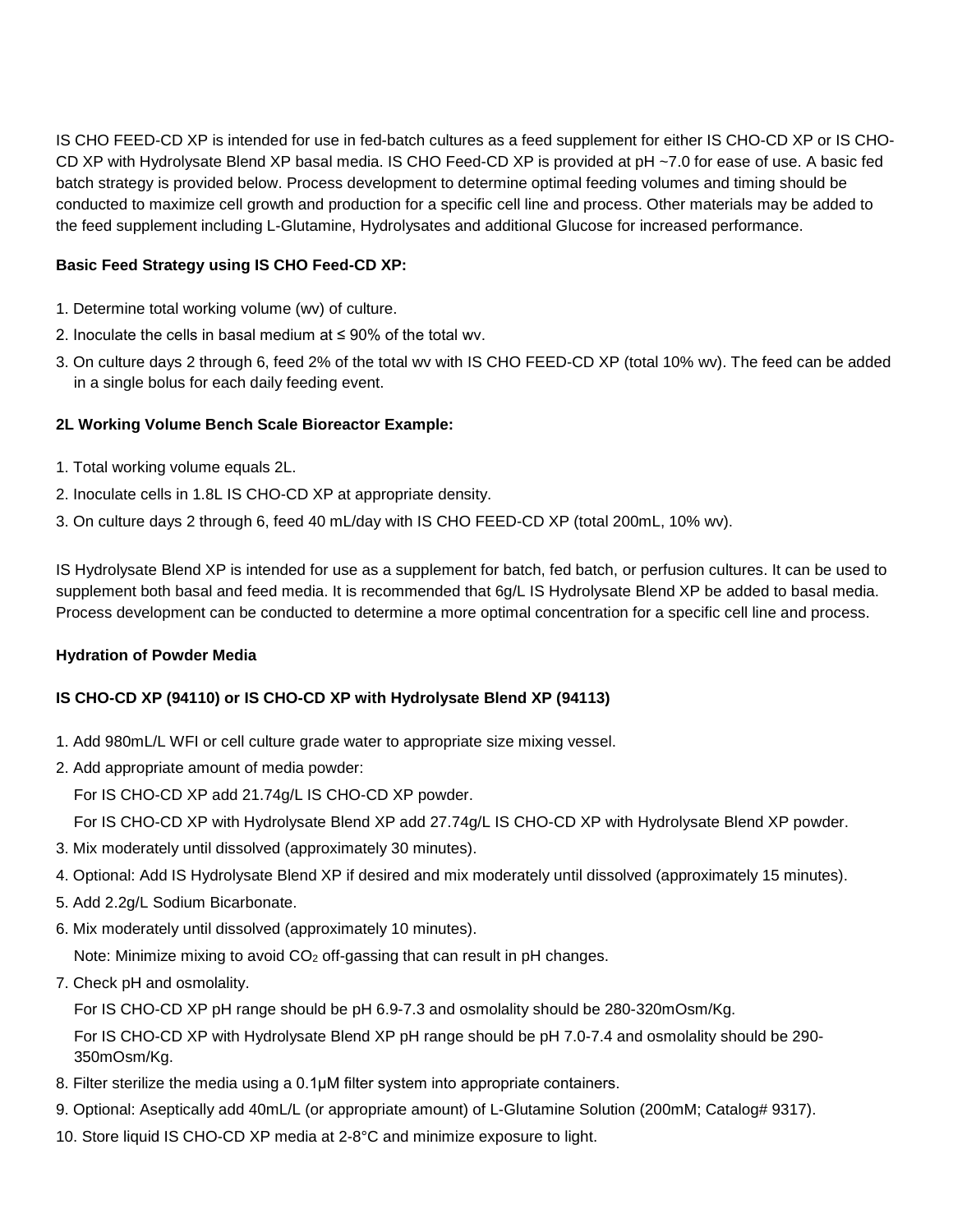#### **IS CHO Feed-CD XP (94114)**

- 1. Add 950mL/L WFI or cell culture grade water to appropriate size mixing vessel.
- 2. Add 74.16g/L IS CHO Feed-CD XP powder.
- 3. Mix moderately for 30 minutes.
- 4. Optional: Add additional glucose or other supplement as needed and mix for 30 additional minutes.
- 5. Optional: Add IS Hydrolysate Blend XP if desired and mix moderately for 30 additional minutes.
- 6. Add 1.6mL/L 5N NaOH.
- 7. Mix moderately for 4 hours (or until all powder is completely dissolved).
- 8. Check pH and osmolality. pH range should be pH 6.8-7.5 and osmolality should be 490-560mOsm/Kg.
- 9. Filter sterilize the feed media using a 0.1μM filter system into appropriate containers.
- 10. Store liquid IS CHO-CD XP media at 2-8°C and minimize exposure to light.
- 11. Note: pH should stabilize at approximately pH 6.8-7.2 after 1 week of storage.

#### **Adaptation**

The two strategies outlined below are typically performed concurrently. If direct adaptation is successful, then the sequential method can be stopped. The methods outlined below can be used to adapt from a serum-free media into IS CHO Culture System media or to adapt adherent cell lines in serum containing media to suspension culture into IS CHO Culture System media. Note that adaptation with some cell lines can be difficult and can often require considerable patience and time.

- A. Direct Adaptation from Serum-Supplemented Media to IS CHO-CD XP or IS CHO-CD XP with Hydrolysate Blend XP
	- Note: In many cases, CHO cells may be sub-cultured from a serum-supplemented medium (e.g., Ham's F-12/DME + 10% FBS) directly into IS CHO-CD XP or IS CHO-CD XP with Hydrolysate Blend XP.
- 1. Dispense IS CHO-CD XP or IS CHO-CD XP with Hydrolysate Blend XP medium into a culture vessel and equilibrate to 37°C and 5% CO2.
- 2. Passage CHO cells from serum-supplemented culture into the medium at 3x105 viable cells/mL. It is important that cells be in the logarithmic phase of growth with at least 90% viability before passaging.
- 3. Incubate cultures at 37°C and 5%  $CO<sub>2</sub>$  until the viable cell density reaches  $>1x10<sup>6</sup>$  cells/mL.
- 4. Subculture into fresh medium at a density of 2x105 viable cells/mL.
- 5. Maintain cells in appropriate medium for several passages, subculturing twice weekly to allow complete adaptation and assure optimum performance.
- B. Sequential adaptation from serum-supplemented media to IS CHO-CD XP or IS CHO-CD XP with Hydrolysate Blend XP

Note: Sequential adaptation may be used if direct adaptation is troublesome.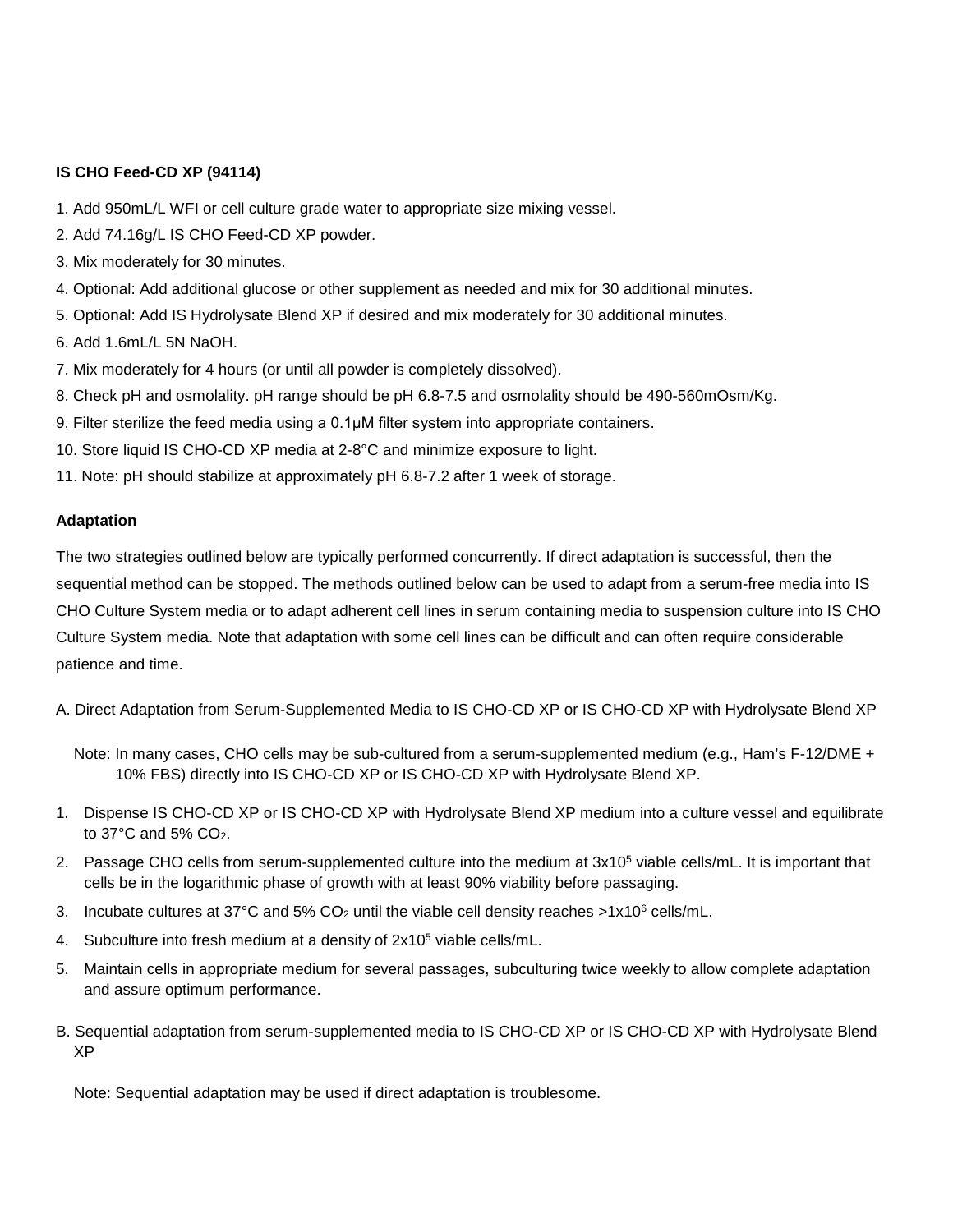- 1. Dispense the original serum-supplemented medium and IS CHO-CD XP or IS CHO-CD XP with Hydrolysate Blend XP medium in a 3:1 ratio into an appropriate culture vessel and equilibrate to 37°C and 5% CO2.
- 2. Passage CHO cells from serum-supplemented culture into a 3:1 ratio of serum-supplemented medium to IS CHO-CD XP medium at 3x105 viable cells/mL. It is important that cells be in the logarithmic phase of growth with at least 90% viability before passaging.
- 3. Incubate cultures at 37°C and 5% CO<sub>2</sub> until the viable cell density reaches  $1x10^6$  cells/mL.
- 4. Subculture at  $3x10^5$  cells/mL starting density into fresh medium prepared in a 2:1 ratio of original serumsupplemented medium to IS CHO-CD XP medium.
- 5. Repeat steps 3 and 4 with sequential dilution ratios of 1:1, 1:2, 1:4, and 0:1 of the original serum-supplemented medium and IS CHO-CD XP. If the cells look unhealthy or the growth rate declines significantly at a particular step of adaptation, maintain the cells for an additional passage in the media ratio of the previous step before sub-culturing into the next ratio.
- 6. Maintain cells in IS CHO-CD XP for several passages, sub-culturing twice weekly to allow complete adaptation and assure optimum performance.

#### **Cryopreservation**

Viable cell banks may conveniently be created by freezing cells in 90% IS CHO-CD XP or IS CHO-CD XP with Hydrolysate Blend XP + 10% DMSO. Most cell lines can be successfully banked using fresh media and DMSO. No other additions are necessary.

#### **A. Freezing**

- 1. Use cultures that are in logarithmic growth with high viabilities (>90%).
- 2. Centrifuge cells for 5 minutes at 200g.
- 3. Re-suspend the cells in cold (2-8°C) 90% fresh media and 10% DMSO to a density of 1-2x107 viable cells/mL. A mix of 45% fresh media, 45% conditioned media, and 10% DMSO may be used for more sensitive cell lines.
- 4. Aliquot into sterile cryovials.
- 5. Gradually lower the temperature of the vials to below -80°C at a rate of -1°C/minute.
- 6. Store vials in a liquid nitrogen cryopreservation vessel.

#### **B. Thawing**

- 1. Thaw frozen vial rapidly in a 37°C water bath.
- 2. Transfer the cell suspension to a culture flask with fresh IS CHO-CD XP or IS CHO-CD XP with Hydrolysate Blend XP medium to achieve an initial cell density of 3x105 viable cells/mL.
- 3. Incubate cultures at 37°C and 5% CO<sub>2</sub> until the viable cell density reaches  $1x10^6$  cells/mL.
- 4. Sub-culture into fresh medium at 2x10<sup>5</sup> cells/mL starting density.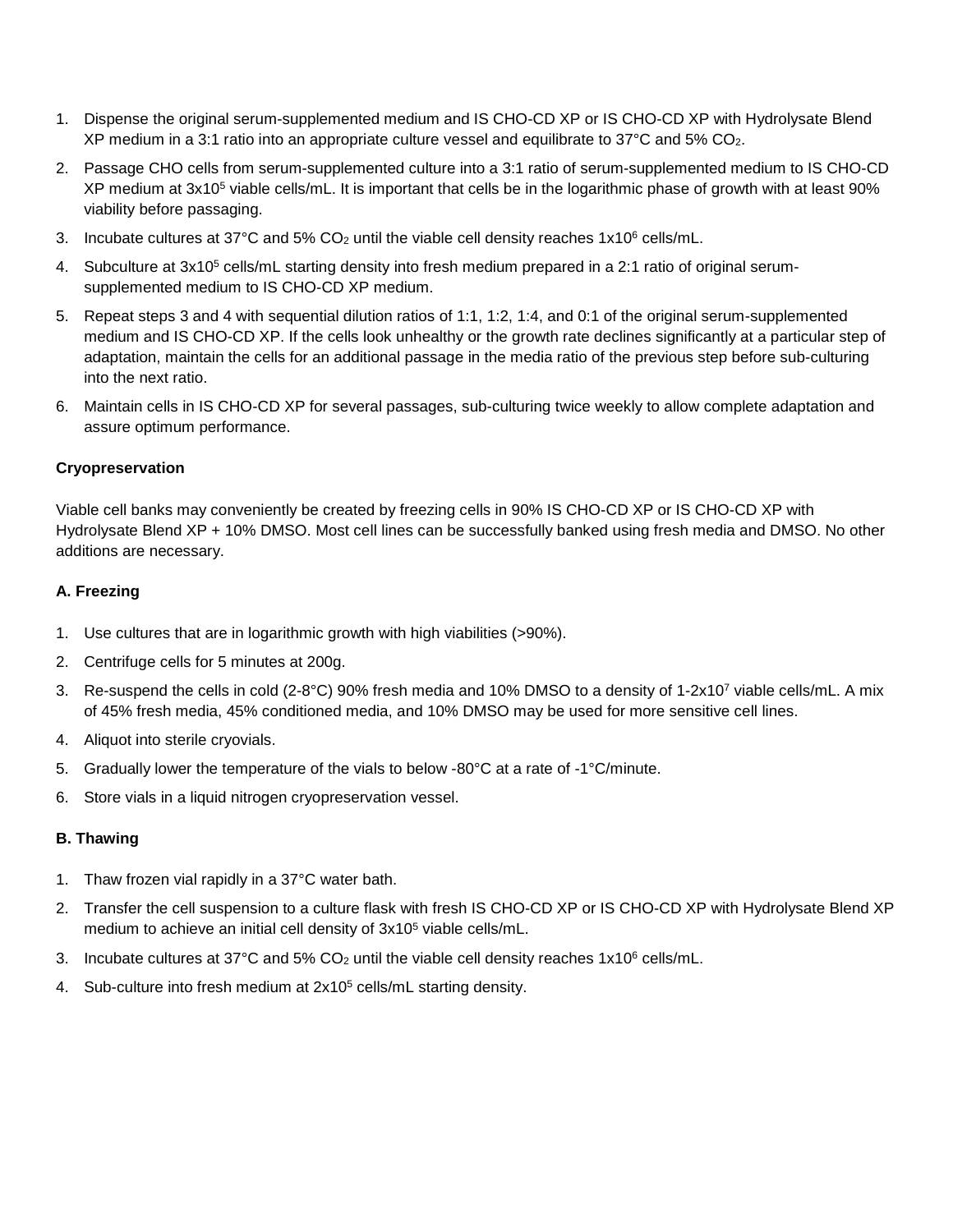## Related Products

| Catalog # | <b>Product</b>               | <b>Size</b>                     |
|-----------|------------------------------|---------------------------------|
| 9197 *    | <b>IS CHO-V</b>              | 1 L liquid                      |
| 9198 *    | IS CHO-V-GS                  | 1 L liquid                      |
| 91119 *   | IS CHO-CD                    | 1 L, 10 L, 50 L liquid          |
| 91100 *   | IS CHO-CD4                   | 1 L liquid                      |
| 91108 *   | <b>IS CHO Feed-CD</b>        | 500mL, 100 L, 200 L liquid      |
| 9317      | L-Glutamine Solution (200mM) | 100mL, 500mL liquid             |
| 96850 *   | IS Hydrolysate Blend         | 1 kg liquid; 6gm, 60gm, powder  |
| 96857*    | Soy Hydrolysate UF           | 10gm, 100gm, 500gm, 1 kg powder |
| 96863*    | Yeast Hydrolysate UF         | 10gm, 1 kg, 15kg powder         |

\* Available only as a made-to-order product

All of these products are compatible with the IS CHO Culture System. All listed media are serum-free and free of animalorigin components. IS CHO-CD, IS CHO-CD4, IS CHO Feed-CD, and L-Glutamine Solution (200mM) are chemically defined.